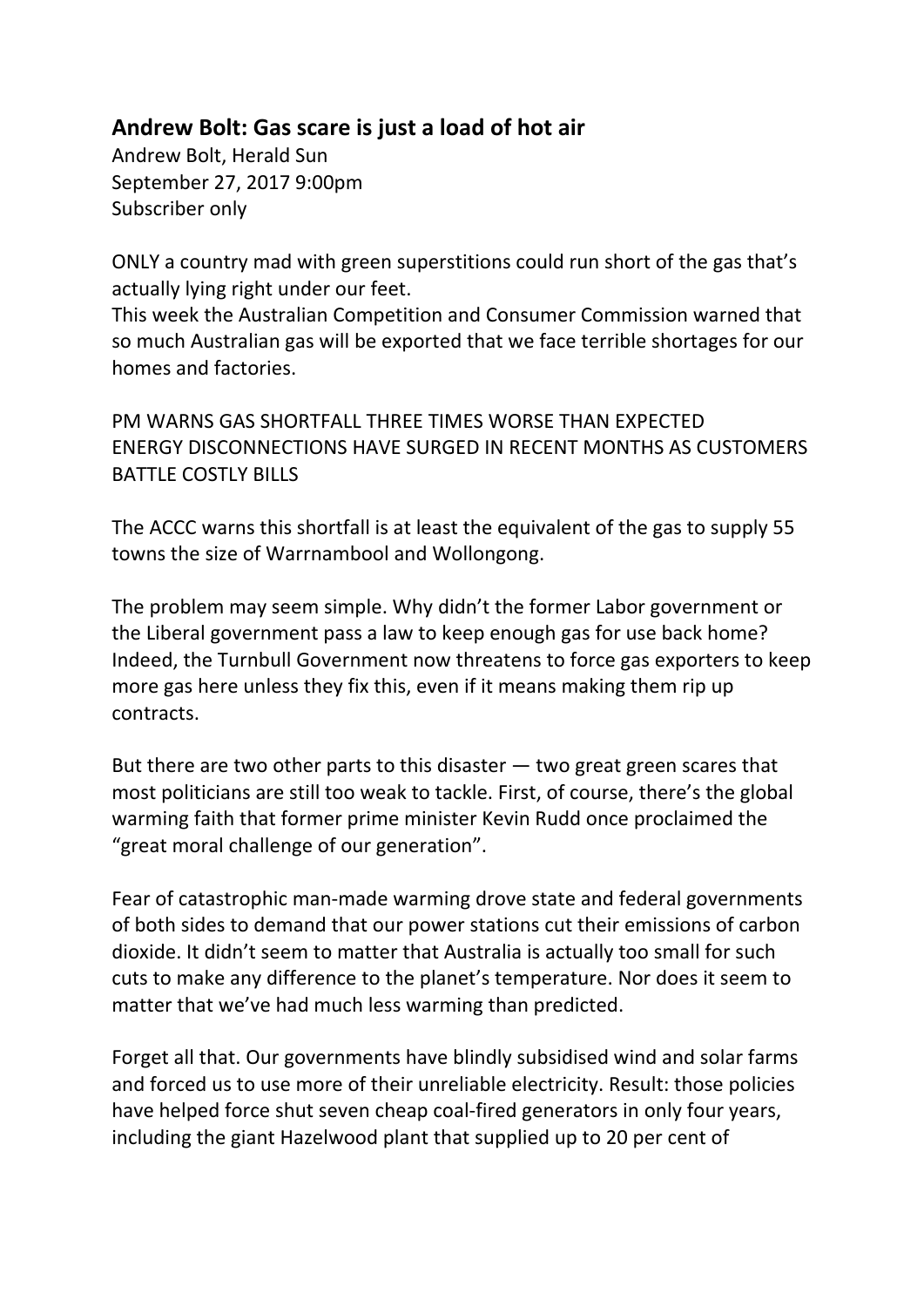Victoria's power. More coal-fired generators will soon close, too, and no one dares invest in new ones.

But, wait. With all those coal-fired stations gone, where are we getting our electricity from instead? Well, not just from wind and solar, both unreliable. In fact, we've had to turn more to gas-fired generators, which the ACCC report this week said were using a lot more gas, thus adding to this gas shortfall.

But there's a second green scare that's making this crisis much worse — coalseam gas. We have had activists and journalists falsely claim that fracking  $-$  a technique for getting coal seam gas by breaking up rocks deep underground is so dangerous that it poisons water tables and destroys farms.

Greens leader Richard Di Natale was still at it last Tuesday, attacking the Turnbull Government for wanting more such gas projects developed: "The last thing farmers in this country need are more big multinational companies coming to contaminate their land and water." In fact, a report to the NSW Chief Scientist, which studied more than two and a half million fracking wells around the world, reported no contamination of groundwater. Former Howard government minister Peter Reith reached the same conclusion in a report commissioned by the Victorian Government: "In the US with over 1.5 million operations of fracking, there is not one confirmed case of contamination of water from fracking."

And Australia's Chief Scientist, Alan Finkel, also gave fracking a big tick: "It's being used widely already in the coal-seam gas fields, particularly in Queensland. "It's being used widely across America. The evidence is that, if properly regulated, it's completely safe."

Yet the fracking scare has been pushed so hard by anti-capitalists, global warmists and scared farmers that weak politicians have crumbled.

Fracking has now been banned in Victoria, the Northern Territory, Western Australia and most of NSW. Victoria's socialist-Left government, typically, is the worst, banning even conventional drilling for gas onshore. And that is the other reason we have found ourselves so short of gas actually lying right under our feet.

It is astonishing that we should face shortages when NSW meanwhile keeps delaying approval of the giant Narrabri coal-seam gas project, which Santos